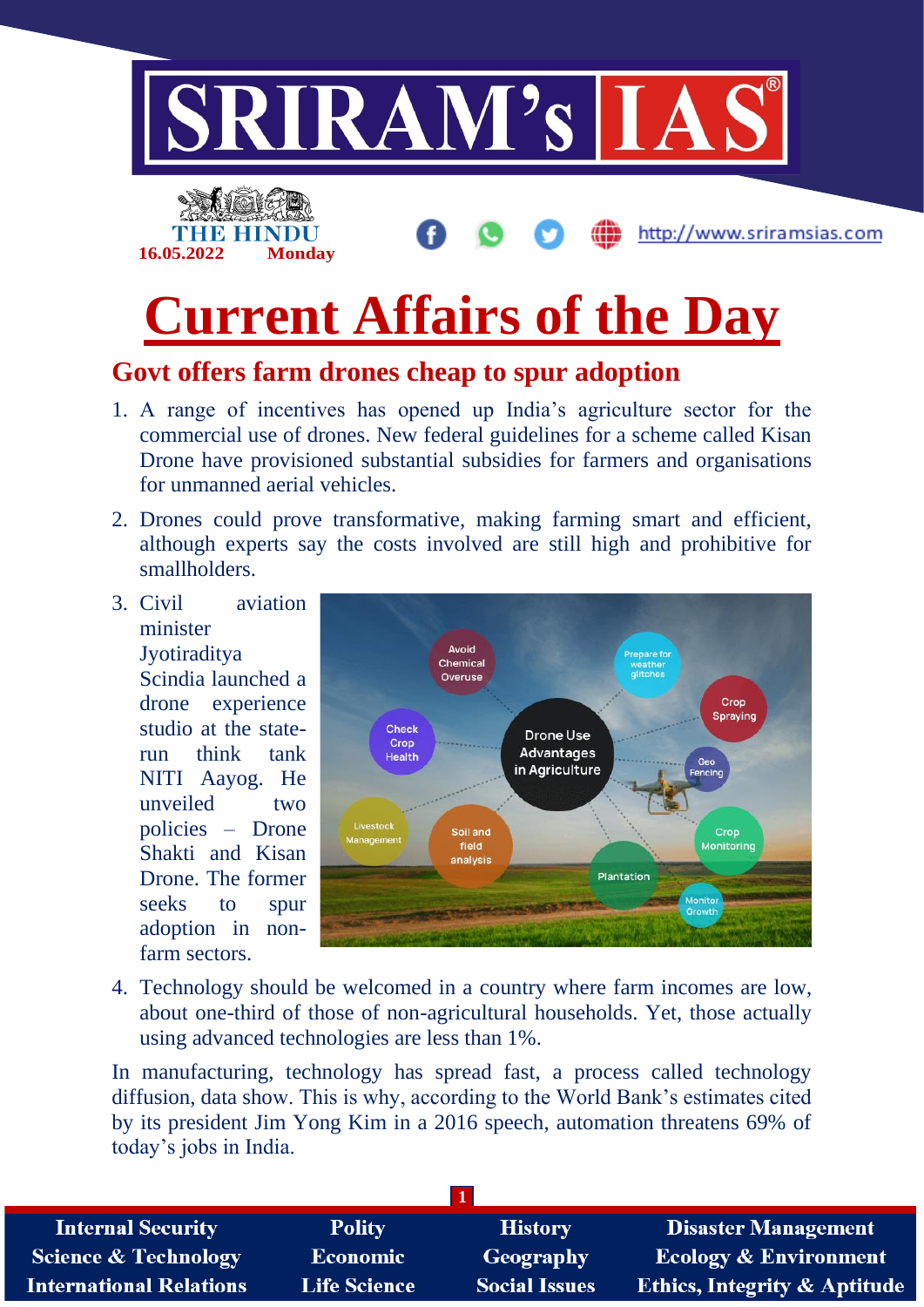



## http://www.sriramsias.com

#### **Innovation stifled in Agriculture:**

- 1. In agriculture, however, innovation is still bottled up at the top. The Kisan Drone scheme seeks to augment drone usage in three areas: land mapping, spraying of crop nutrients and remote monitoring of crops.
- 2. Farmers' producer organisations would be eligible to receive grants of up to 75% of the cost of the drone for forwarding demonstrations. The government will also offer ₹6,000 per hectare to implementing agencies that do not want to purchase drones but will hire drones for demonstrations.
- 3. These grants for the promotion of drone technologies will be available till March 2023.
- 4. Drone-hiring centres will also receive special funding to provide agricultural services through drones. This includes 40% of the basic cost of the drone and its attachments, or ₹4 lakh, whichever is lower.
- 5. To be eligible, hiring centres and hi-tech hubs would have to be established by cooperative societies of farmers and rural entrepreneurs. Graduates in agricultural sciences can establish hiring centres and will be eligible to receive 50% of the cost of a drone.



| <b>Internal Security</b>        |
|---------------------------------|
| <b>Science &amp; Technology</b> |
| International Relations         |

- **Polity Economic Life Science**
- **History** Geography **Social Issues**
- **Disaster Management Ecology & Environment** Ethics, Integrity & Aptitude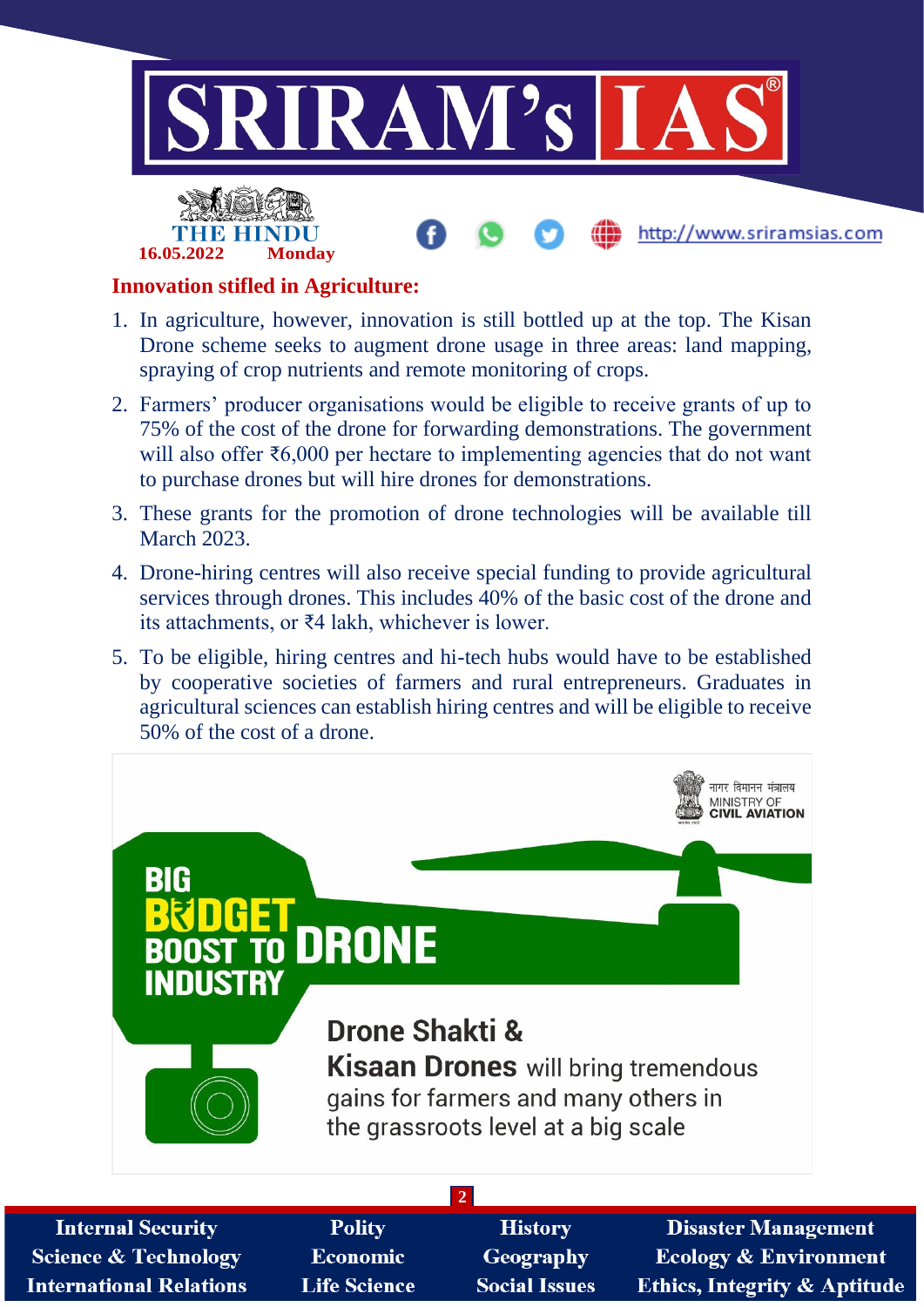

**Internal Security Polity History Disaster Management Economic Science & Technology Geography Ecology & Environment Life Science Ethics, Integrity & Aptitude International Relations Social Issues**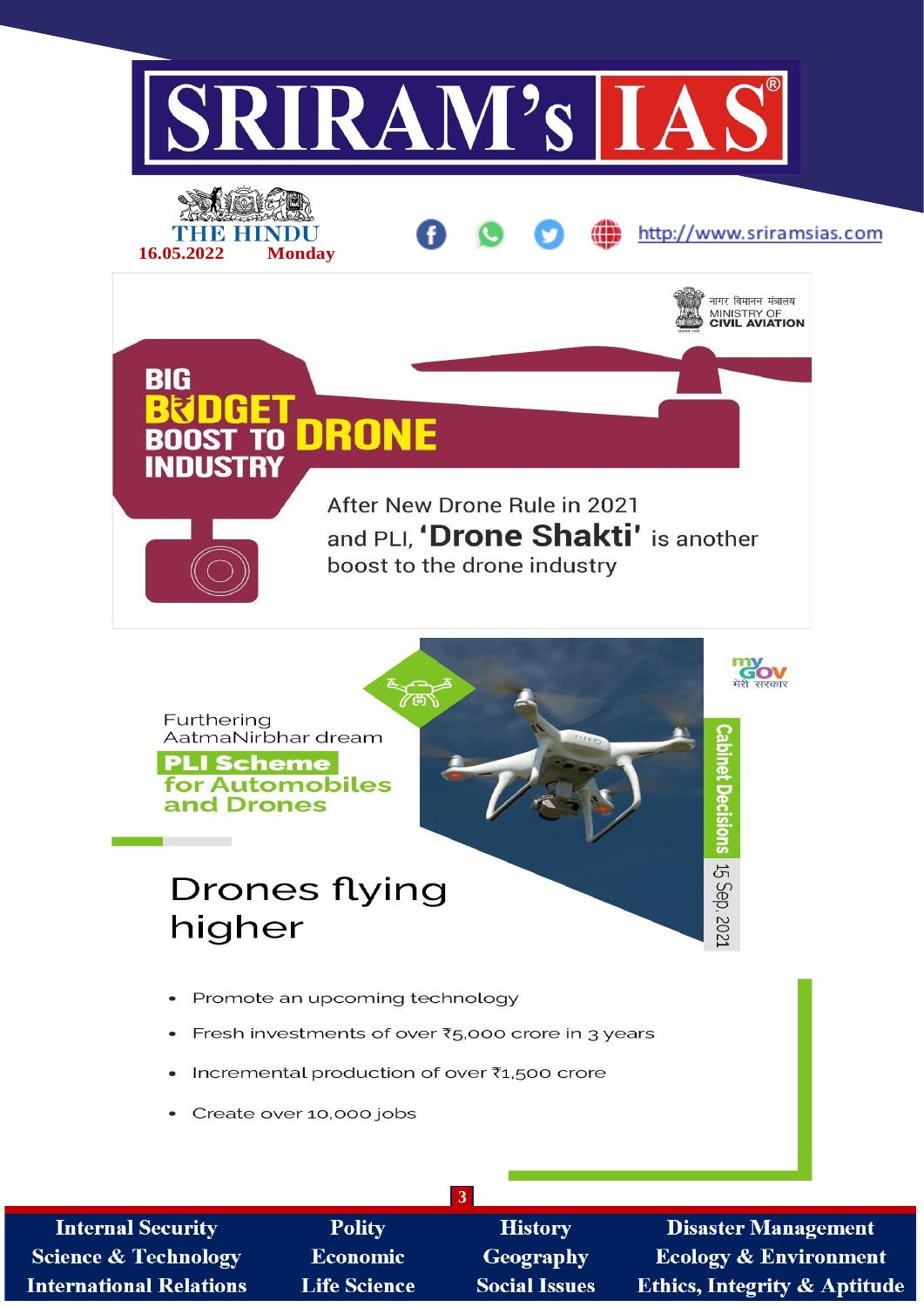

| <b>Internal Security</b>        | <b>Polity</b>       | <b>History</b>       | <b>Disaster Management</b>             |
|---------------------------------|---------------------|----------------------|----------------------------------------|
| <b>Science &amp; Technology</b> | <b>Economic</b>     | Geography            | <b>Ecology &amp; Environment</b>       |
| <b>International Relations</b>  | <b>Life Science</b> | <b>Social Issues</b> | <b>Ethics, Integrity &amp; Aptitud</b> |

**4**

le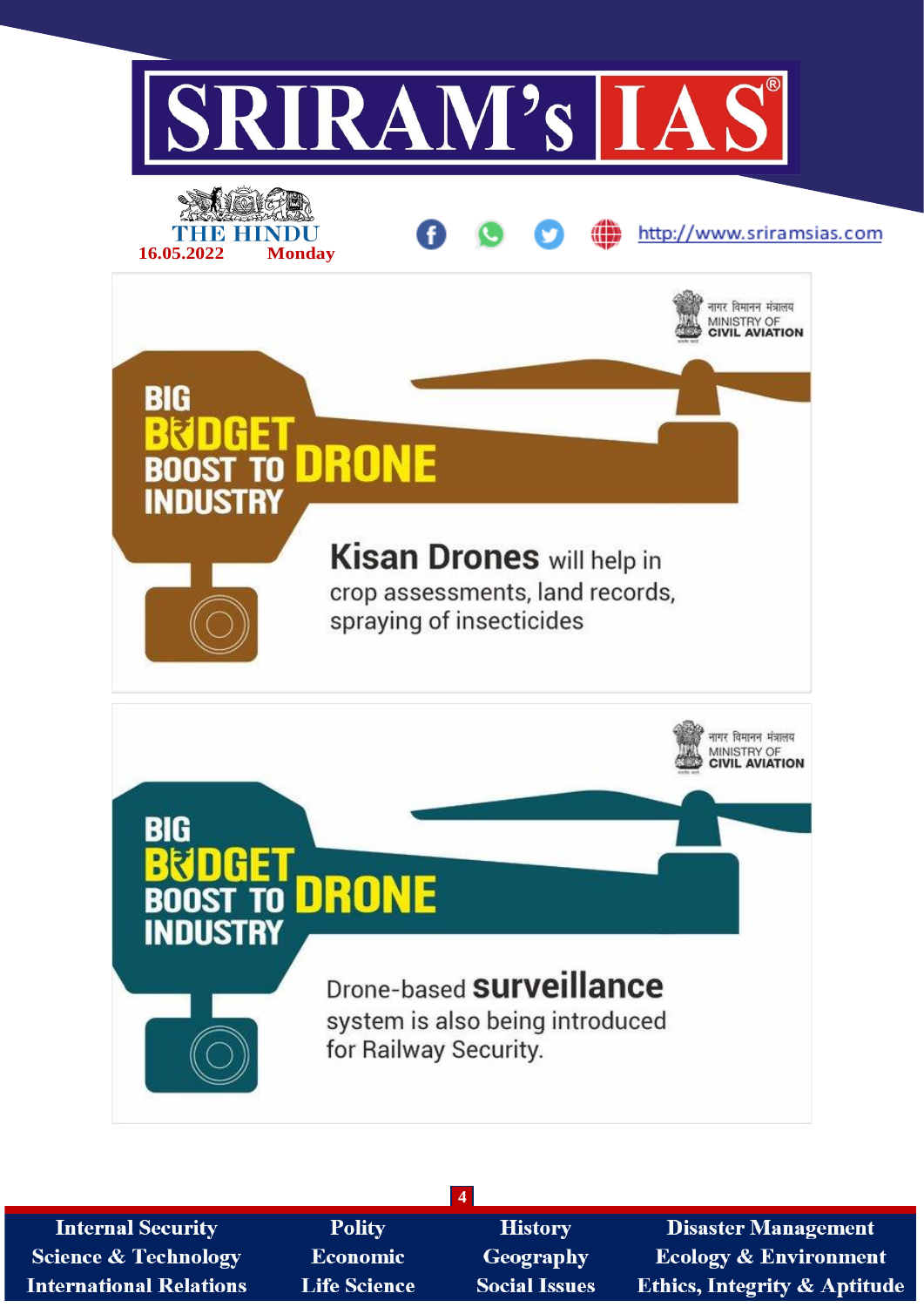

#### **Govt extends wheat procurement operations and relaxes quality norms**

- 1. The central government will continue to buy wheat till May 31 and has asked the Food Corporation of India and producing states such as Punjab and Haryana to keep procurement centres open.
- 2. The Centre has also relaxed quality norms, known as fair and average quality. The federal grain-handling agency will now procure shrivelled and broken grains up to 18% without any cut to the minimum support price of  $\bar{\epsilon}2,015$  per quintal (100kg), following widespread crop damage due to a severe heatwave in many wheat-growing states.
- 3. The decision to extend procurement follows requests by state governments to keep the process running. Many farmers are yet to sell their produce in anticipation of higher prices amid a global wheat shortage.
- 4. India clamped a ban on wheat exports, reversing its policy of freely sending shipments around the world to plug a global food shortage sparked by the Ukraine war. The move comes on the back of a shrunken harvest after a prolonged heatwave in March and a sharp rise in domestic food prices.

### **Devasahayam Pillai becomes 1st Indian layman to be declared a saint by Pope**

- 1. Devasahayam, an Indian man who converted to Christianity in the 18th century in the then kingdom of Travancore, was declared a saint by Pope Francis at the Vatican.
- 2. While preaching, he particularly insisted on the equality of all people, despite caste differences. This aroused the hatred of the higher classes, and he was arrested in 1749. After enduring increasing hardships, he received the crown of martyrdom when he was shot on 14 January 1752.
- 3. However, there was some confusion about Devasahayam's last name in the Vatican press release. While one added Devasahayam's last name as 'Pillai', the other named him Lazzarus Devasahayam.

| <b>Internal Security</b>        | <b>Polity</b>       | <b>History</b>       | <b>Disaster Management</b>              |
|---------------------------------|---------------------|----------------------|-----------------------------------------|
| <b>Science &amp; Technology</b> | <b>Economic</b>     | <b>Geography</b>     | <b>Ecology &amp; Environment</b>        |
| <b>International Relations</b>  | <b>Life Science</b> | <b>Social Issues</b> | <b>Ethics, Integrity &amp; Aptitude</b> |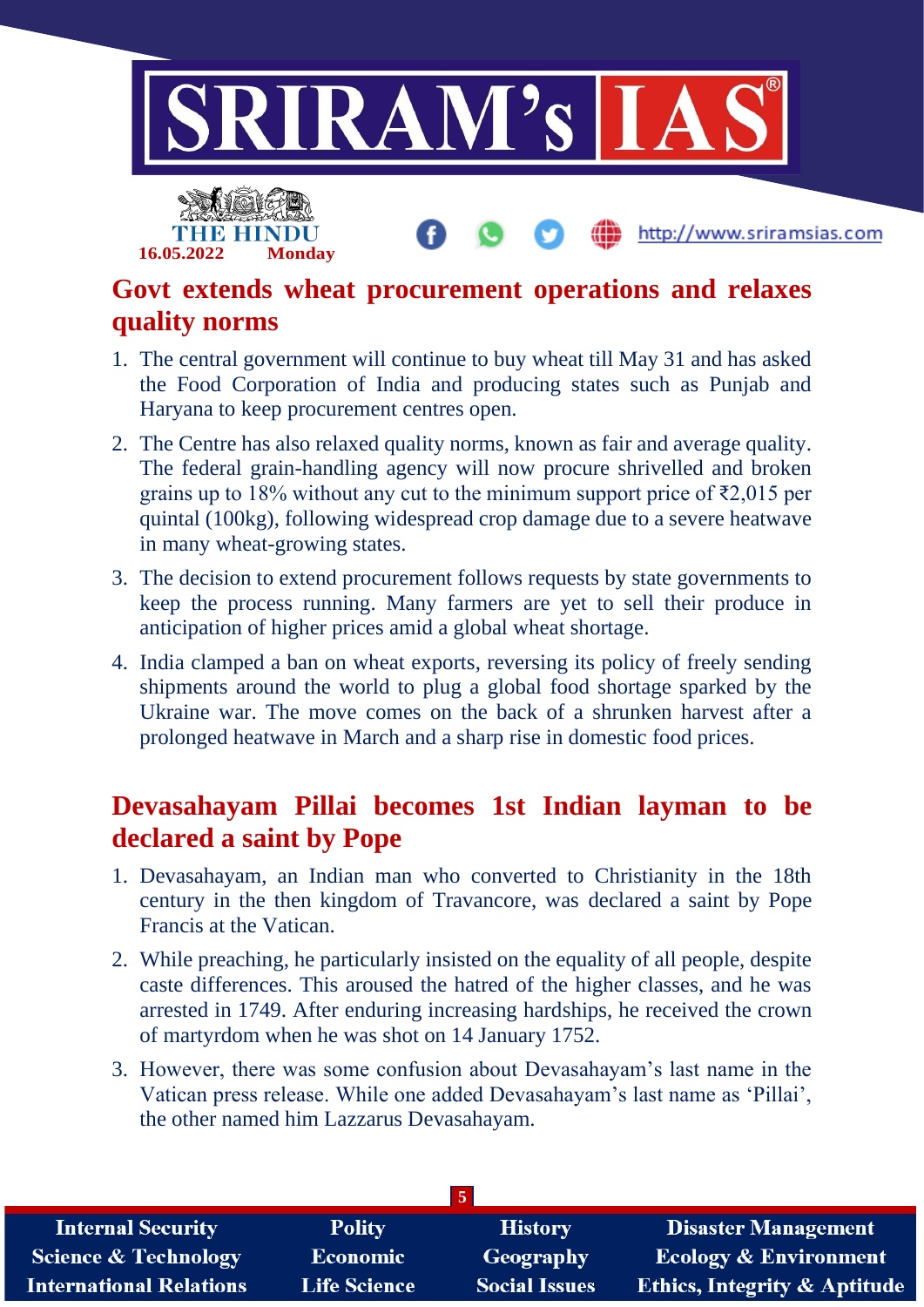

4. In keeping with the Church and state rules, caste names are dropped after a person is anointed as a priest.

Devasahayam had taken the name 'Lazarus' after embracing Christianity in 1745 in Vadakankulam. According to the website of the Diocese of Kottar, 'Martyr' Devasahayam was born in 1712 at Nattalam in the present district of Kanyakumari in Tamil Nadu. He was named Neelakandan and his surname 'Pillai' referred to his caste.

### **Another U-turn on farm policy**

# **Soaring prices**

The export ban came after food inflation in April soared to a record 8.38%.

Change in % Over 1 week Over 1 month Over 1 year



- 1. From talking about feeding the world if the World Trade Organization allowed Indian exports to ban wheat exports with immediate effect to check domestic prices, India's agricultural trade policy has done its usual volte face once again.
- 2. What led to the decision is not difficult to pinpoint. Global markets for wheat have suffered a massive supply shock due to the Russia-Ukraine war.

| I б.                            |                     |                      |                                         |
|---------------------------------|---------------------|----------------------|-----------------------------------------|
| <b>Internal Security</b>        | <b>Polity</b>       | <b>History</b>       | Disaster Management                     |
| <b>Science &amp; Technology</b> | <b>Economic</b>     | Geography            | <b>Ecology &amp; Environment</b>        |
| <b>International Relations</b>  | <b>Life Science</b> | <b>Social Issues</b> | <b>Ethics, Integrity &amp; Aptitude</b> |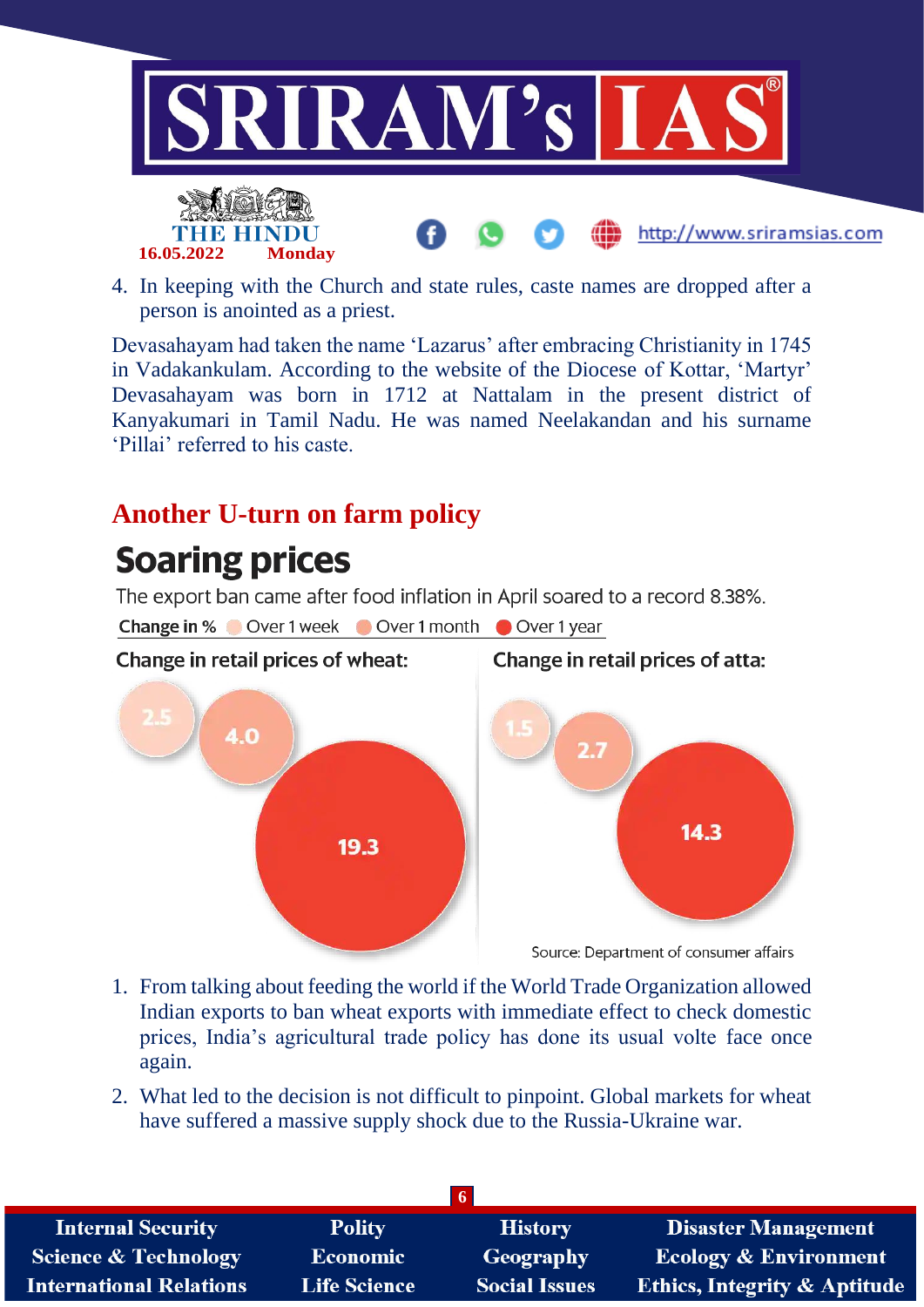

- 3. A double whammy of fertiliser shortages and a severe premature heatwave has badly hit the wheat crop yield in India and production is likely to end up being significantly lower than projections.
- 4. Higher market prices have led to a drop in government procurement of wheat, and stocks are running significantly low compared to the recent past. Allowing wheat exports would have generated more tailwinds for food inflation. Low procurement would have also made it difficult for the government to run its food security programmes smoothly.
- 5. India's wheat farmers have seen a sharp rise in their cost of cultivation due to rising input costs and a drop in yields. The latter has diminished net returns. By short-circuiting their attempts to exploit a strong export market, the government has once again sacrificed them at the altar of inflation management.

#### **The long-term solution to this problem:**

Two principles must be accepted. If farmers are not allowed to exploit windfall market gains, then the government must not hold back in providing an adequate price cushion through hikes in Minimum Support Prices (MSPs). The government will have to show this commitment when it announces MSPs for the Kharif season. India also needs to overhaul its official crop information systems on an urgent basis. If the leadership had timely information about the shortfall in wheat output, this policy embarrassment could have been avoided.

#### **Govt trims subsidies on LPG by up to 86% in three years**

- 1. Even as the price of a cooking gas cylinder continues to rise, breaching ₹1,000 for the first time this month, the government has reduced subsidies on it by as much as 86% in the past three years, from ₹29,628 crores in 2019-20 to an estimated ₹4,000 crore in the current financial year, official data show.
- 2. The subsidy on domestic liquefied petroleum gas (LPG) through direct benefit transfer (DBT) has been stopped in many markets, including Delhi, since May 2020, when it was priced at  $\overline{581.50}$  per 14.2kg cylinder. It continues to subsidise additional transportation costs to consumers in remote areas, which is often less than ₹50 per cylinder, four people aware of the development said, requesting anonymity.

| <b>Internal Security</b>        | <b>Polity</b>       | <b>History</b>       | <b>Disaster Management</b>              |
|---------------------------------|---------------------|----------------------|-----------------------------------------|
| <b>Science &amp; Technology</b> | <b>Economic</b>     | Geography            | Ecology & Environment                   |
| <b>International Relations</b>  | <b>Life Science</b> | <b>Social Issues</b> | <b>Ethics, Integrity &amp; Aptitude</b> |